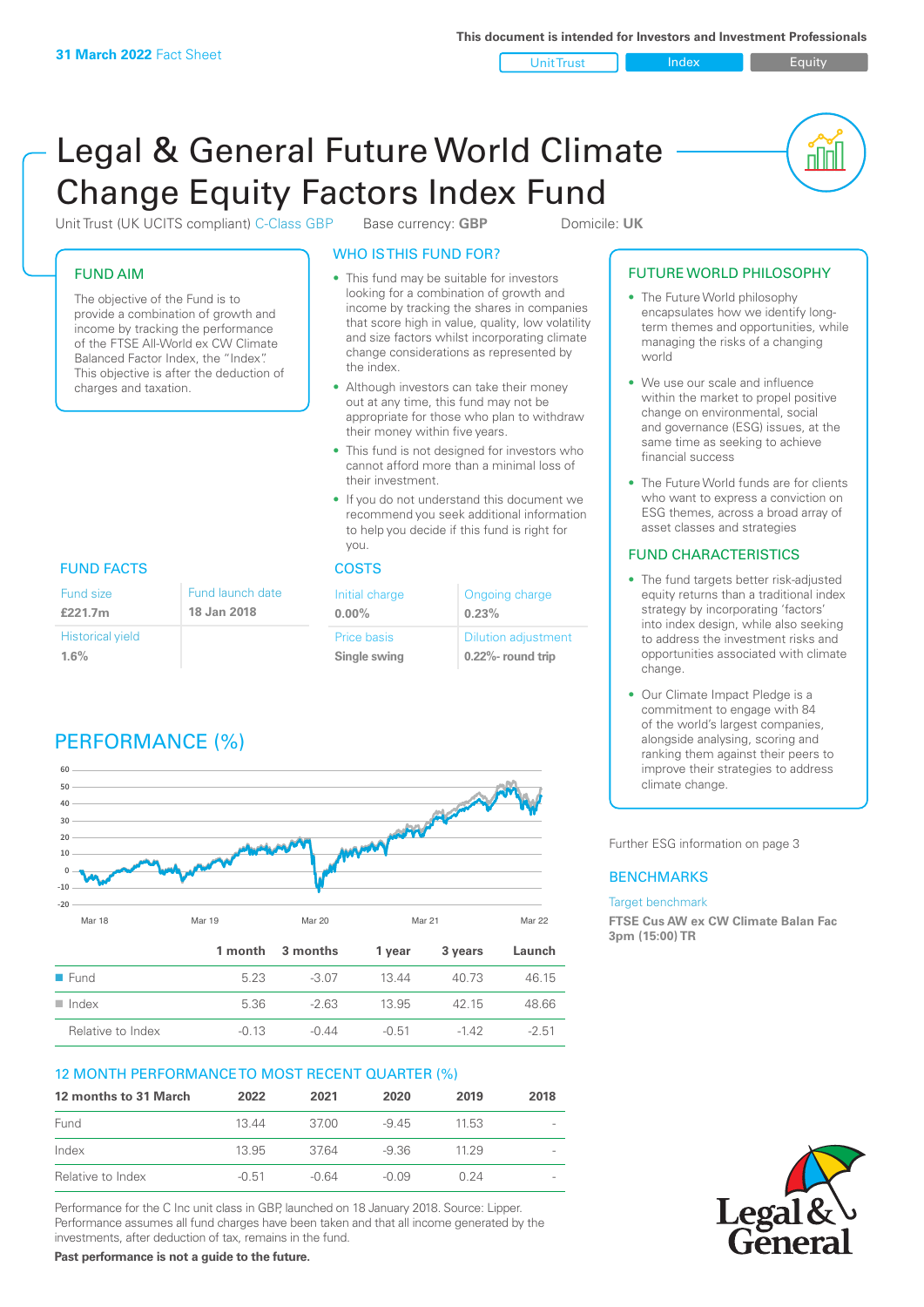Unit Trust (UK UCITS compliant) C-Class GBP

# PORTFOLIO BREAKDOWN

All data sources are a combination of LGIM and the Fund Accountant unless otherwise stated. Totals may not sum to due to rounding. In order to minimise transaction costs, the Fund will not always own all the assets that constitute the index and on occasion it will own assets that are not in the index. The number of fund holdings can also differ from the index due to corporate events and proxy holdings.



# SECTOR (%)

| ■ Technology               | 20.8 |
|----------------------------|------|
| $\blacksquare$ Industrials | 15.3 |
| $\blacksquare$ Financials  | 14.2 |
| ■ Consumer Discretionary   | 11.3 |
| ■ Consumer Staples         | 9.0  |
| $\blacksquare$ Health Care | 8.7  |
| $\blacksquare$ Utilities   | 6.1  |
| ■ Telecommunications       | 5.8  |
| ■ Basic Materials          | 3.6  |
| ■ Real Estate              | 3.3  |
| ■ Energy                   | 1.9  |
|                            |      |

# COUNTRY (%)

|   | <b>United States</b> | 57.4 |  |
|---|----------------------|------|--|
|   | Japan                | 9.1  |  |
| 4 | United Kingdom       | 6.3  |  |
|   | Australia            | 2.7  |  |
|   | Taiwan               | 2.6  |  |
|   | France               | 2.5  |  |
| ÷ | Switzerland          | 2.2  |  |
|   | Sweden               | 1.8  |  |
|   | Germany              | 1.7  |  |
|   | Other                | 13.8 |  |
|   |                      |      |  |



# MARKET CAPITALISATION (%) TOP 10 HOLDINGS (%)

| $\blacksquare$ Large | 68.8 |
|----------------------|------|
| $\blacksquare$ Mid   | 31.3 |

■ Top 10 holdings 19.3% ■ Rest of portfolio 80.7% No. of holdings in fund 1,578 No. of holdings in index 1,534

| Microsoft          | 4.8            |
|--------------------|----------------|
| Apple              | 3.9            |
| Alphabet A         | 2.5            |
| Alphabet C         | 2.4            |
| Amazon.Com         | 1.5            |
| Cisco Systems      | 1.1            |
| S&P Global         | 1 <sub>0</sub> |
| T Rowe Price Group | 0.8            |
| Moody's            | 0 7            |
| Unilever           | () /           |
|                    |                |



The Index Fund Management team comprises 25 fund managers, supported by two analysts. Management oversight is provided by the Global Head of Index Funds. The team has average industry experience of 15 years, of which seven years has been at LGIM, and is focused on achieving the equally important objectives of close tracking and maximising returns.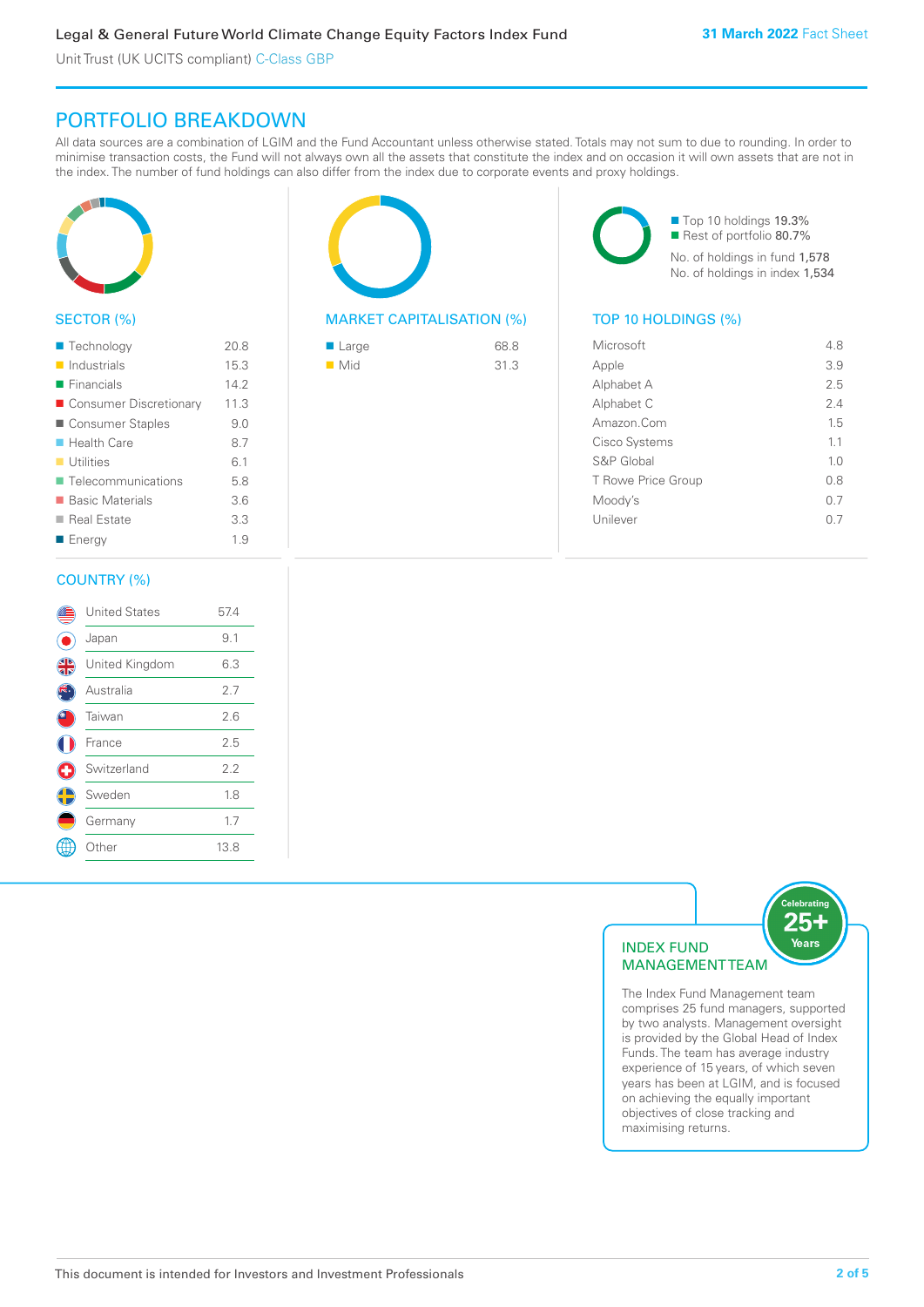# Legal & General Future World Climate Change Equity Factors Index Fund

Unit Trust (UK UCITS compliant) C-Class GBP

# ESG COMMITMENT

From diesel emissions to oil spills, there have been many tangible examples in recent years of how failures in the way companies are run can have a harmful impact on the environment, society and investor returns. We believe responsible investing can mitigate the risk of such outcomes and has the potential to improve returns through the integration of environmental, social and governance (ESG) considerations, active ownership and longterm thematic analysis.

# ENVIRONMENTAL PERFORMANCE

Carbon dioxide (CO2) is the most significant contributor to greenhouse gas emissions which are driving climate change. Compared to a fund tracking the unadjusted benchmark, the fund will have a different exposure to current and future sources of carbon dioxide emissions.





**10%** Increase in green

revenues

**Equivalent to \$-553 million**

# GREEN REVENUES

Green revenues are derived from products and solutions which contribute positively to the transition to a low carbon economy. Investors may benefit from encouraging companies to adapt their revenue models to a low carbon economy.

This fund aims to measure and increase its exposure to companies with green revenues. The figures below indicate green revenues as a percentage of total revenues generated by the companies in the fund.

**4%** Fund **4%** Benchmark

This means that companies generated **0%** more green revenues compared to those in the benchmark. This increase is equivalent to **\$-553 million**.



For further information please go to www.lgim.com/esginfo Ø

**The proxy benchmark for this fund is FTSE All-World Index.**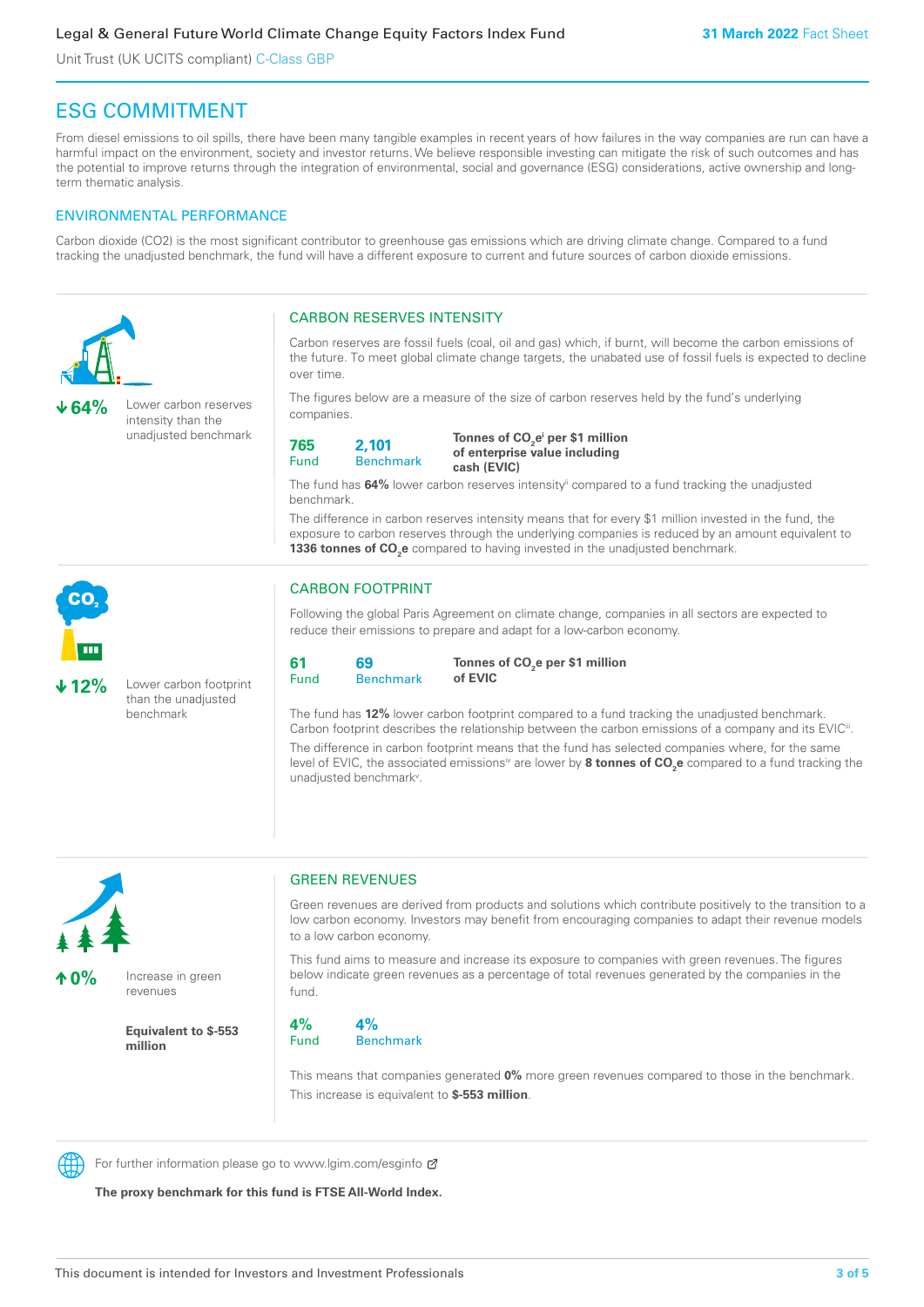Unit Trust (UK UCITS compliant) C-Class GBP

# **NOTES**

 $^\mathrm{i}$  Carbon dioxide equivalent (CO<sub>2</sub>e) is a standard unit to compare the emissions of different greenhouse gases.

ii This metric looks at the embedded carbon in the fossil fuel reserves owned by a company, divided by a company's enterprise value (including cash), to adjust for company size. This represents a carbon reserves intensity score for a company.

iii The choice of this metric follows best practice recommendations from the **Task Force on Climate-related Financial Disclosures.**

iv Data on carbon emissions from a company's operations and purchased energy is used.

v This measure is the result of differences in the weights of companies between the index or the fund and the benchmark, and does not depend on the amount invested in the fund. It describes the relative 'carbon efficiency' of different companies in the benchmark (i.e. how much carbon was emitted per unit of sales) or in the fund, not the contribution of an individual investor in financing carbon emissions.

### **Third Party Disclaimers and Information**

Unless otherwise indicated all data contained in this factsheet is sourced from Legal & General Investment Management Limited. Where this document contains third party data ("Third Party Data"), we cannot guarantee the accuracy, completeness or reliability of such Third Party Data and accept no responsibility or liability whatsoever in respect of such Third Party Data, or in respect of any loss or damage suffered by you, your client or any other party arising in connection with either the provision of Third Party Data or any inaccuracies, errors or omissions, regardless of cause in any Third Party Data.

Where we use third party data within this document, it is never used directly and instead it forms the basis of our own calculations; we do so under licence and with the providers' legal permission.

While all reasonable endeavours are taken to ensure the data provided is accurate, it is important to note that the data providers assume no responsibility for errors or omissions and cannot be held liable for damage arising from our use of their data within our calculations. Information is for recipients' internal use only.

Source: HSBC© HSBC 2021.

Powered by Refinitiv Information.

Powered by Sustainalytics 2021.

Source: ISS.